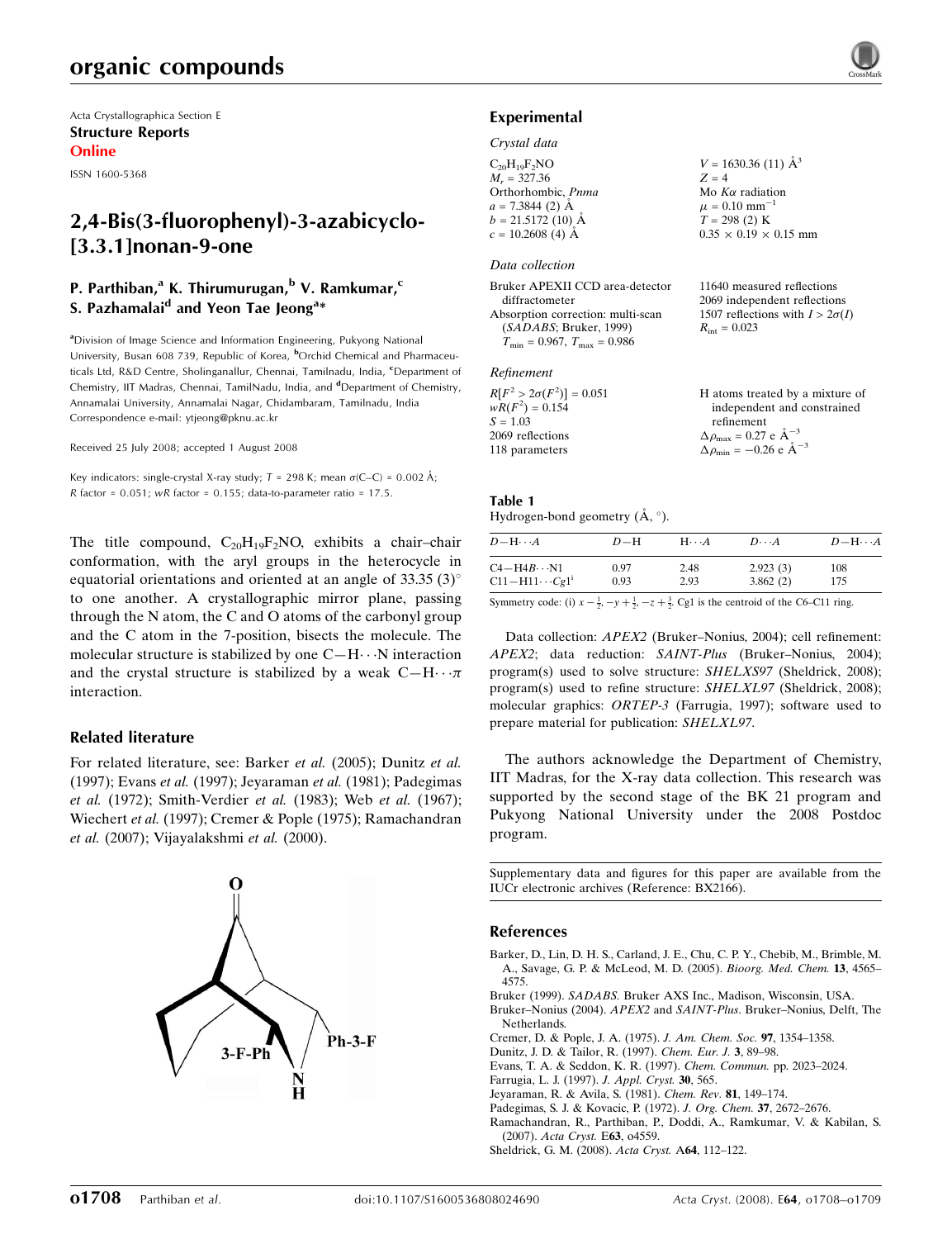Smith-Verdier, P., Florencio, F. & García-Blanco, S. (1983). Acta Cryst. C39, 101–103.

Vijayalakshmi, L., Parthasarathi, V., Venkatraj, M. & Jeyaraman, R. (2000). Acta Cryst. C56, 1240–1241.

Web, N. C. & Becker, M. R. (1967). J. Chem. Soc. B, pp. 1317–1321. Wiechert, D., Mootz, D. & Dahlems, T. (1997). J. Am. Chem. Soc. 119, 12665-12666.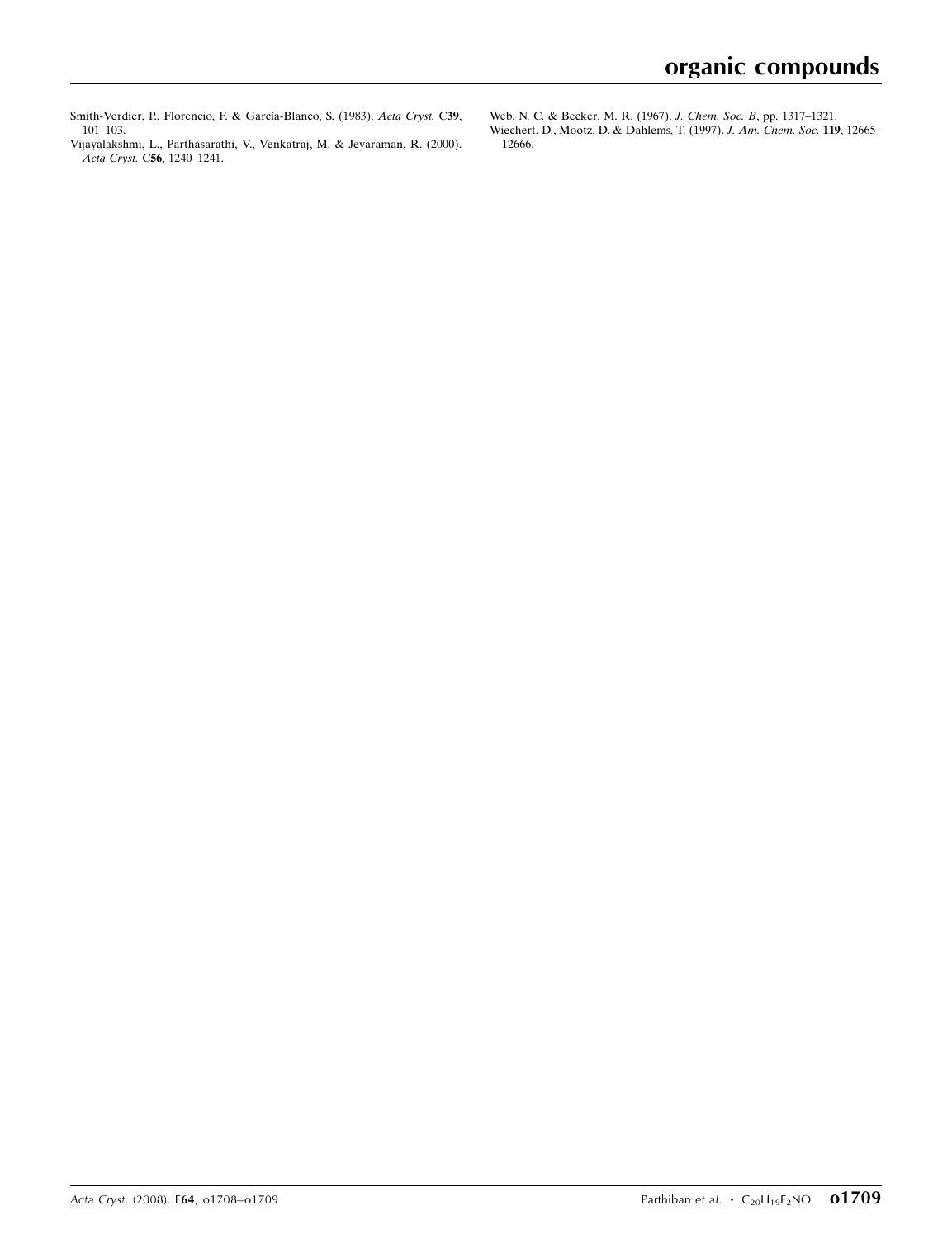# **supporting information**

*Acta Cryst.* (2008). E**64**, o1708–o1709 [doi:10.1107/S1600536808024690]

## **2,4-Bis(3-fluorophenyl)-3-azabicyclo[3.3.1]nonan-9-one**

## **P. Parthiban, K. Thirumurugan, V. Ramkumar, S. Pazhamalai and Yeon Tae Jeong**

#### **S1. Comment**

Azabicyclic ketones are important class of heterocycles due to their broad spectrum biological activities (Jeyaraman & Avila, 1981; Barker *et al.*, 2005). Moreover, the fluorine substituted organic molecules are valuable due to the significance of C—F bonds in some bioorganic systems (Evans & Seddon, 1997; Dunitz & Tailor, 1997). Hence, the biological significance of the hydrogen bonds involving fluorine atom have attracted much attention (Ramachandran *et al.*, 2007;Wiechert *et al.*, 1997). Owing to the diverse possibilities in conformations, *viz*.,chair-chair (Vijayalakshmi *et al.*, 2000), chair-boat (Smith-Verdier *et al.*, 1983) and boat-boat (Padegimas & Kovacic, 1972) for the azabicycle, the present crystal study was undertaken to explore the conformation, stereochemistry and bondings in the title compound.The study of torsion angles, asymmetry parameters and least-squares plane calculation of the title compound shows that the piperidine ring adopts near ideal chair conformation with the deviation of ring atoms N1 and C5 from the C1/C2/C1a/C2a plane by 0.659 (3) and -0.693 (3)Å respectively, the q(2) and q(3) are 0.0165 (16) and -0.6032 (16) Å. The total puckering amplitude,  $Q_T = 0.6034$  (16)Å and  $\theta = 178.44$  (15)°. The cyclohexane ring deviate from the ideal chair conformation by the deviation of ring atoms C4 and C5 from the C2/C3/C2a/C3a plane by 0.527 (4) and - 0.727 (3)Å respectively. For the cyclohexane part, the  $q(2)$  and  $q(3)$  are 0.1472 (18) and -0.5470 (17)Å respectively. The total puckering amplitude,  $Q_T = 0.5664$  (17) and  $\theta = 164.95$  (18)° (Cremer & Pople, 1975; Web & Becker, 1967). Hence, the title compound  $C_{20}$  H<sub>19</sub>F<sub>2</sub>NO, exists in twin-chair conformation with equatorial orientations of the 3-fluorophenyl groups on the heterocycle and are orientated at an angle of 33.35 (3) ° to each other. The torsion angles of C5—C2—C1—C6 and its mirror plane C5—C2a—C1a—C6a is 178.51 (6)°.

### **S2. Experimental**

In a warm solution of ammonium acetate (0.075 mol) in 50 ml of absolute ethanol, a mixture of cyclohexanone (0.05 mol) and *meta* fluorobenzaldehyde (0.1 mol) was added and very gently warmed on a hot plate till the yellow color formed during the mixing of the reactants and stirred to the formation of the product. Then, the compound was separated by filtration and washed with 1:5 ethanol-ether mixture. Thus, the separated crude compound was purified by recrystallization from ethanol to obtain the colorless diffraction quality crystals of 2,4-bis (3-fluorophenyl)-3-azabicyclo [3.3.1] nonan-9-one.

#### **S3. Refinement**

Nitrogen H atoms were located in a difference Fourier map and refined isotropically. Other hydrogen atoms were fixed geometrically and allowed to ride on the parent carbon atoms, with aromatic C—H =0.93 Å, aliphatic C—H = 0.98Å and methylen C—H = 0.97 Å. The displacement parameters were set for phenyl,methylen and aliphatic H atoms at  $U_{\text{iso}}(H)$  =  $1.2U_{eq}(C)$ .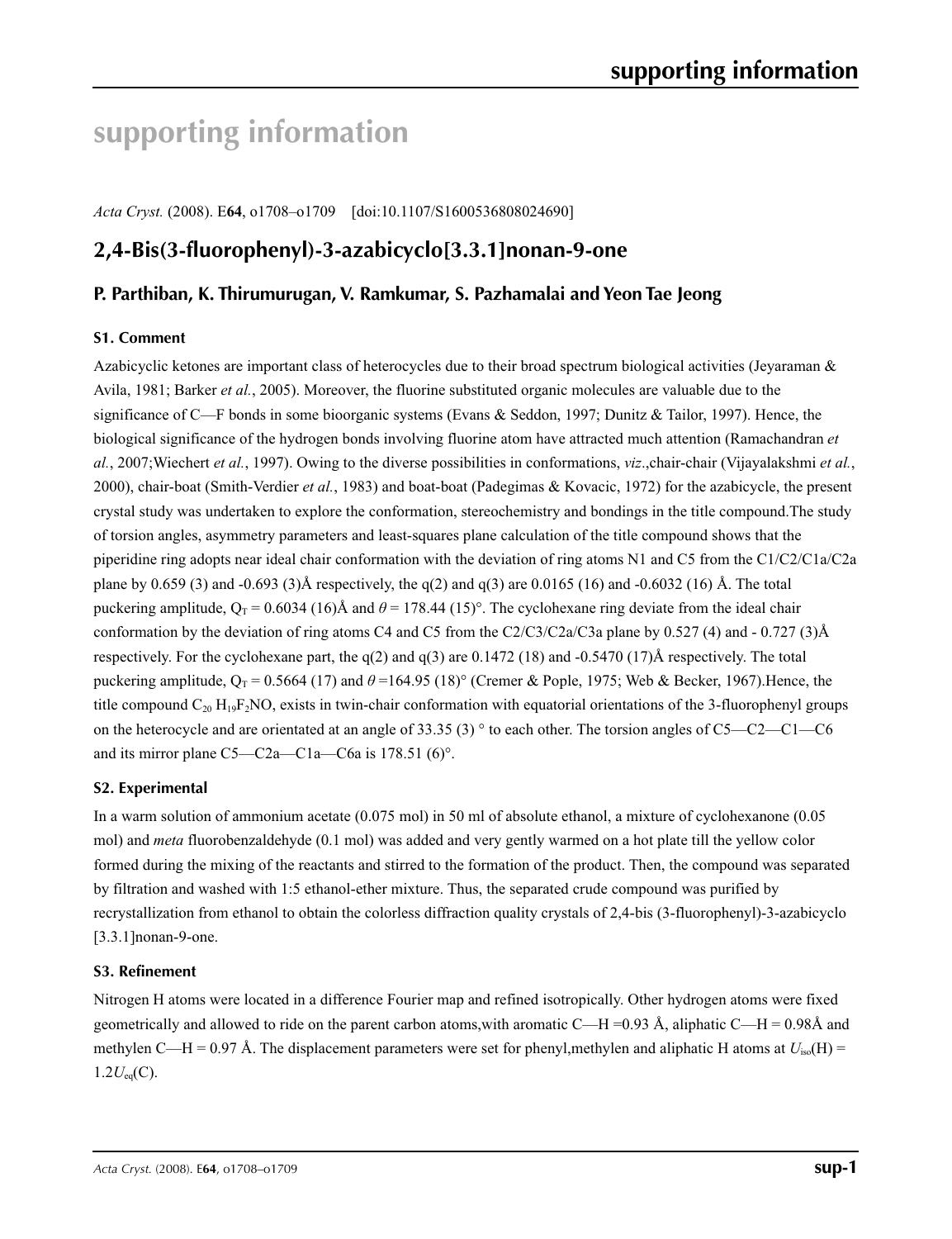

### **Figure 1**

*ORTEP* of the molecule with atoms represented as 30% probability ellipsoids.[symmetry code:  $a: x, 1/2-y, z$ ]

#### **2,4-Bis(3-fluorophenyl)-3-azabicyclo[3.3.1]nonan-9-one**

*Crystal data*

 $C_{20}H_{19}F_2NO$  $M_r = 327.36$ Orthorhombic, *Pnma* Hall symbol: -P 2ac 2n  $a = 7.3844$  (2) Å  $b = 21.5172(10)$  Å  $c = 10.2608$  (4) Å  $V = 1630.36(11)$  Å<sup>3</sup>  $Z = 4$ 

#### *Data collection*

Bruker APEXII CCD area-detector diffractometer Radiation source: fine-focus sealed tube Graphite monochromator *φ* and *ω* scans Absorption correction: multi-scan (*SADABS*; Bruker, 1999)  $T_{\text{min}} = 0.967, T_{\text{max}} = 0.986$ 

 $F(000) = 688$  $D_x = 1.334$  Mg m<sup>-3</sup> Mo *Kα* radiation, *λ* = 0.71073 Å Cell parameters from 3860 reflections  $\theta$  = 2.2–27.8°  $\mu$  = 0.10 mm<sup>-1</sup>  $T = 298 \text{ K}$ Needle, colourless  $0.35 \times 0.19 \times 0.15$  mm

11640 measured reflections 2069 independent reflections 1507 reflections with  $I > 2\sigma(I)$  $R_{\text{int}} = 0.023$  $\theta_{\text{max}} = 28.3^{\circ}, \theta_{\text{min}} = 1.9^{\circ}$  $h = -9 \rightarrow 9$  $k = -28 \rightarrow 27$ *l* = −13→13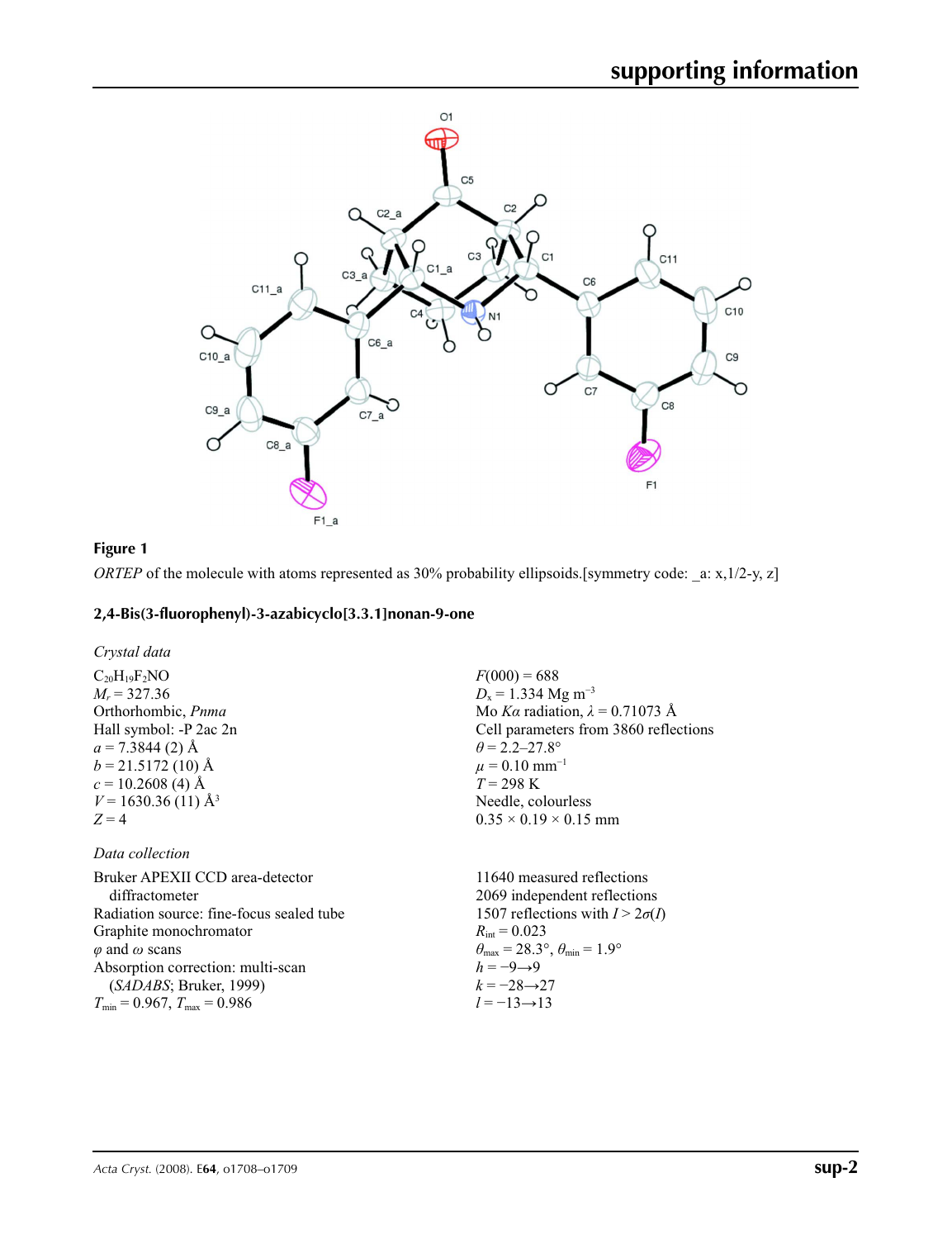*Refinement*

| Refinement on $F^2$                             | Secondary atom site location: difference Fourier          |
|-------------------------------------------------|-----------------------------------------------------------|
| Least-squares matrix: full                      | map                                                       |
| $R[F^2 > 2\sigma(F^2)] = 0.051$                 | Hydrogen site location: inferred from                     |
| $wR(F^2) = 0.154$                               | neighbouring sites                                        |
| $S = 1.03$                                      | H atoms treated by a mixture of independent               |
| 2069 reflections                                | and constrained refinement                                |
| 118 parameters                                  | $w = 1/[\sigma^2(F_0^2) + (0.0736P)^2 + 0.4778P]$         |
| 0 restraints                                    | where $P = (F_0^2 + 2F_c^2)/3$                            |
| Primary atom site location: structure-invariant | $(\Delta/\sigma)_{\text{max}}$ < 0.001                    |
| direct methods                                  | $\Delta\rho_{\text{max}} = 0.27 \text{ e A}^{-3}$         |
|                                                 | $\Delta\rho_{\rm min} = -0.26 \text{ e } \text{\AA}^{-3}$ |

### *Special details*

**Geometry**. All e.s.d.'s (except the e.s.d. in the dihedral angle between two l.s. planes) are estimated using the full covariance matrix. The cell e.s.d.'s are taken into account individually in the estimation of e.s.d.'s in distances, angles and torsion angles; correlations between e.s.d.'s in cell parameters are only used when they are defined by crystal symmetry. An approximate (isotropic) treatment of cell e.s.d.'s is used for estimating e.s.d.'s involving l.s. planes. **Refinement**. Refinement of  $F^2$  against ALL reflections. The weighted *R*-factor wR and goodness of fit *S* are based on *F*<sup>2</sup> , conventional *R*-factors *R* are based on  $F$ , with  $F$  set to zero for negative  $F^2$ . The threshold expression of  $F^2 > \sigma(F^2)$  is used only for calculating *R*-factors(gt) *etc*. and is not relevant to the choice of reflections for refinement. *R*-factors based on *F*<sup>2</sup> are statistically about twice as large as those based on *F*, and *R*factors based on ALL data will be even larger.

| Fractional atomic coordinates and isotropic or equivalent isotropic displacement parameters $(\AA^2)$ |  |  |  |
|-------------------------------------------------------------------------------------------------------|--|--|--|
|                                                                                                       |  |  |  |

|                  | $\boldsymbol{\mathcal{X}}$ | $\mathcal V$ | Ζ           | $U_{\rm iso}*/U_{\rm eq}$ |  |
|------------------|----------------------------|--------------|-------------|---------------------------|--|
| C1               | 0.9282(2)                  | 0.30645(7)   | 0.60735(13) | 0.0415(4)                 |  |
| H1               | 0.8910                     | 0.3052       | 0.6990      | $0.050*$                  |  |
| C <sub>2</sub>   | 0.75387(19)                | 0.30789(7)   | 0.52202(15) | 0.0444(4)                 |  |
| H2               | 0.6813                     | 0.3441       | 0.5468      | $0.053*$                  |  |
| C <sub>3</sub>   | 0.7856(2)                  | 0.30939(8)   | 0.37344(15) | 0.0482(4)                 |  |
| H <sub>3</sub> A | 0.6707                     | 0.3166       | 0.3302      | $0.058*$                  |  |
| H3B              | 0.8646                     | 0.3441       | 0.3529      | $0.058*$                  |  |
| C4               | 0.8693(3)                  | 0.2500       | 0.3196(2)   | 0.0501(6)                 |  |
| H <sub>4</sub> A | 0.8565                     | 0.2500       | 0.2255      | $0.060*$                  |  |
| H4B              | 0.9978                     | 0.2500       | 0.3394      | $0.060*$                  |  |
| C <sub>5</sub>   | 0.6479(3)                  | 0.2500       | 0.5518(2)   | 0.0460(5)                 |  |
| C6               | 1.0432(2)                  | 0.36362(7)   | 0.58774(14) | 0.0436(4)                 |  |
| C7               | 1.1855(2)                  | 0.36471(8)   | 0.49973(17) | 0.0509(4)                 |  |
| H7               | 1.2153                     | 0.3294       | 0.4522      | $0.061*$                  |  |
| C8               | 1.2815(2)                  | 0.41854(9)   | 0.4838(2)   | 0.0603(5)                 |  |
| C9               | 1.2457(3)                  | 0.47171(9)   | 0.5505(2)   | 0.0723(6)                 |  |
| H9               | 1.3139                     | 0.5075       | 0.5371      | $0.087*$                  |  |
| C10              | 1.1056(3)                  | 0.47077(9)   | 0.6385(2)   | 0.0767(7)                 |  |
| H10              | 1.0775                     | 0.5065       | 0.6853      | $0.092*$                  |  |
| C11              | 1.0059(3)                  | 0.41717(8)   | 0.65820(19) | 0.0599(5)                 |  |
|                  |                            |              |             |                           |  |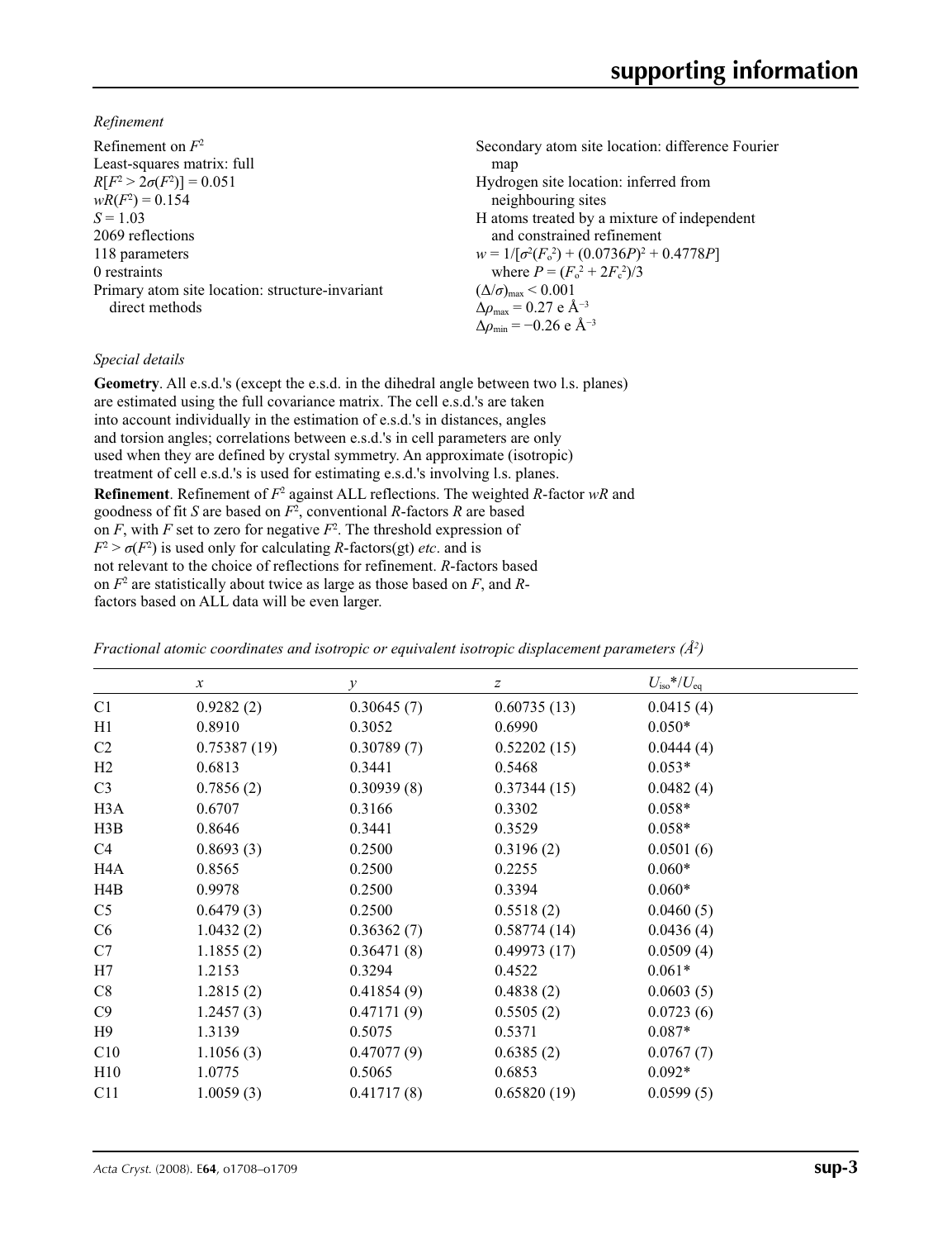# **supporting information**

| H11           | 0.9128      | 0.4170     | 0.7193      | $0.072*$     |
|---------------|-------------|------------|-------------|--------------|
| -F1           | 1.42123(18) | 0.41845(6) | 0.39681(15) | 0.0962(5)    |
| $\mathbf{N}$  | 1.0305(2)   | 0.2500     | 0.57975(17) | 0.0395(4)    |
| <sup>O1</sup> | 0.4936(2)   | 0.2500     | 0.59191(18) | 0.0638(5)    |
| H1A           | 1.127(3)    | 0.2500     | 0.629(2)    | $0.047(6)$ * |

*Atomic displacement parameters (Å2 )*

|                | $U^{11}$   | $I^{22}$   | $\mathcal{L}^{\beta 3}$ | $U^{12}$     | $U^{13}$      | $L^{23}$      |
|----------------|------------|------------|-------------------------|--------------|---------------|---------------|
| C <sub>1</sub> | 0.0426(8)  | 0.0480(9)  | 0.0338(7)               | 0.0033(6)    | 0.0003(6)     | $-0.0020(6)$  |
| C <sub>2</sub> | 0.0364(7)  | 0.0515(10) | 0.0454(8)               | 0.0071(6)    | 0.0012(6)     | $-0.0016(7)$  |
| C <sub>3</sub> | 0.0432(8)  | 0.0592(10) | 0.0423(8)               | $-0.0006(7)$ | $-0.0067(6)$  | 0.0080(7)     |
| C <sub>4</sub> | 0.0439(11) | 0.0734(16) | 0.0331(10)              | 0.000        | $-0.0014(9)$  | 0.000         |
| C <sub>5</sub> | 0.0361(11) | 0.0656(15) | 0.0362(10)              | 0.000        | 0.0020(8)     | 0.000         |
| C6             | 0.0450(8)  | 0.0426(9)  | 0.0431(7)               | 0.0051(6)    | $-0.0104(6)$  | $-0.0028(6)$  |
| C7             | 0.0511(9)  | 0.0455(9)  | 0.0560(9)               | $-0.0018(7)$ | $-0.0026(7)$  | $-0.0016(7)$  |
| C8             | 0.0528(10) | 0.0552(11) | 0.0731(12)              | $-0.0072(8)$ | $-0.0096(9)$  | 0.0110(9)     |
| C9             | 0.0659(12) | 0.0455(11) | 0.1056(17)              | $-0.0076(9)$ | $-0.0312(12)$ | 0.0070(11)    |
| C10            | 0.0815(14) | 0.0464(11) | 0.1024(16)              | 0.0107(10)   | $-0.0309(13)$ | $-0.0217(11)$ |
| C11            | 0.0610(10) | 0.0555(11) | 0.0632(10)              | 0.0109(8)    | $-0.0095(9)$  | $-0.0158(8)$  |
| F1             | 0.0816(9)  | 0.0895(10) | 0.1176(11)              | $-0.0267(7)$ | 0.0191(8)     | 0.0147(8)     |
| N1             | 0.0367(9)  | 0.0412(10) | 0.0407(9)               | 0.000        | $-0.0063(7)$  | 0.000         |
| O <sub>1</sub> | 0.0408(9)  | 0.0867(14) | 0.0639(11)              | 0.000        | 0.0146(8)     | 0.000         |

*Geometric parameters (Å, º)*

| $C1 - N1$              | 1.4585(17) | $C5-C2i$             | 1.5025(19)  |
|------------------------|------------|----------------------|-------------|
| $C1-C6$                | 1.508(2)   | $C6 - C7$            | 1.386(2)    |
| $C1-C2$                | 1.557(2)   | $C6 - C11$           | 1.388(2)    |
| $C1 - H1$              | 0.9800     | $C7-C8$              | 1.368(2)    |
| $C2-C5$                | 1.5025(19) | $C7 - H7$            | 0.9300      |
| $C2-C3$                | 1.543(2)   | $C8-C9$              | 1.359(3)    |
| $C2-H2$                | 0.9800     | $C8 - F1$            | 1.364(2)    |
| $C3-C4$                | 1.523(2)   | $C9 - C10$           | 1.373(3)    |
| $C3 - H3A$             | 0.9700     | $C9 - H9$            | 0.9300      |
| $C3 - H3B$             | 0.9700     | $C10 - C11$          | 1.383(3)    |
| $C4 - C3$ <sup>i</sup> | 1.523(2)   | $C10 - H10$          | 0.9300      |
| $C4 - H4A$             | 0.9700     | $C11 - H11$          | 0.9300      |
| $C4 - H4B$             | 0.9700     | $N1-C1$ <sup>i</sup> | 1.4585(17)  |
| $C5 - O1$              | 1.212(2)   | $N1 - H1A$           | 0.87(2)     |
| $N1-C1-C6$             | 111.20(12) | $O1 - C5 - C2$       | 123.98(8)   |
| $N1-C1-C2$             | 109.63(12) | $O1 - C5 - C2$       | 123.98(8)   |
| $C6-C1-C2$             | 111.97(12) | $C2 - C5 - C2$       | 112.01(17)  |
| $N1-C1-H1$             | 108.0      | $C7-C6-C11$          | 118.42(16)  |
| $C6-C1-H1$             | 108.0      | $C7 - C6 - C1$       | 121.85(13)  |
| $C2-C1-H1$             | 108.0      | $C11-C6-C1$          | 119.73(15)  |
| $C5-C2-C3$             | 107.30(14) | $C8 - C7 - C6$       | 119.02 (16) |